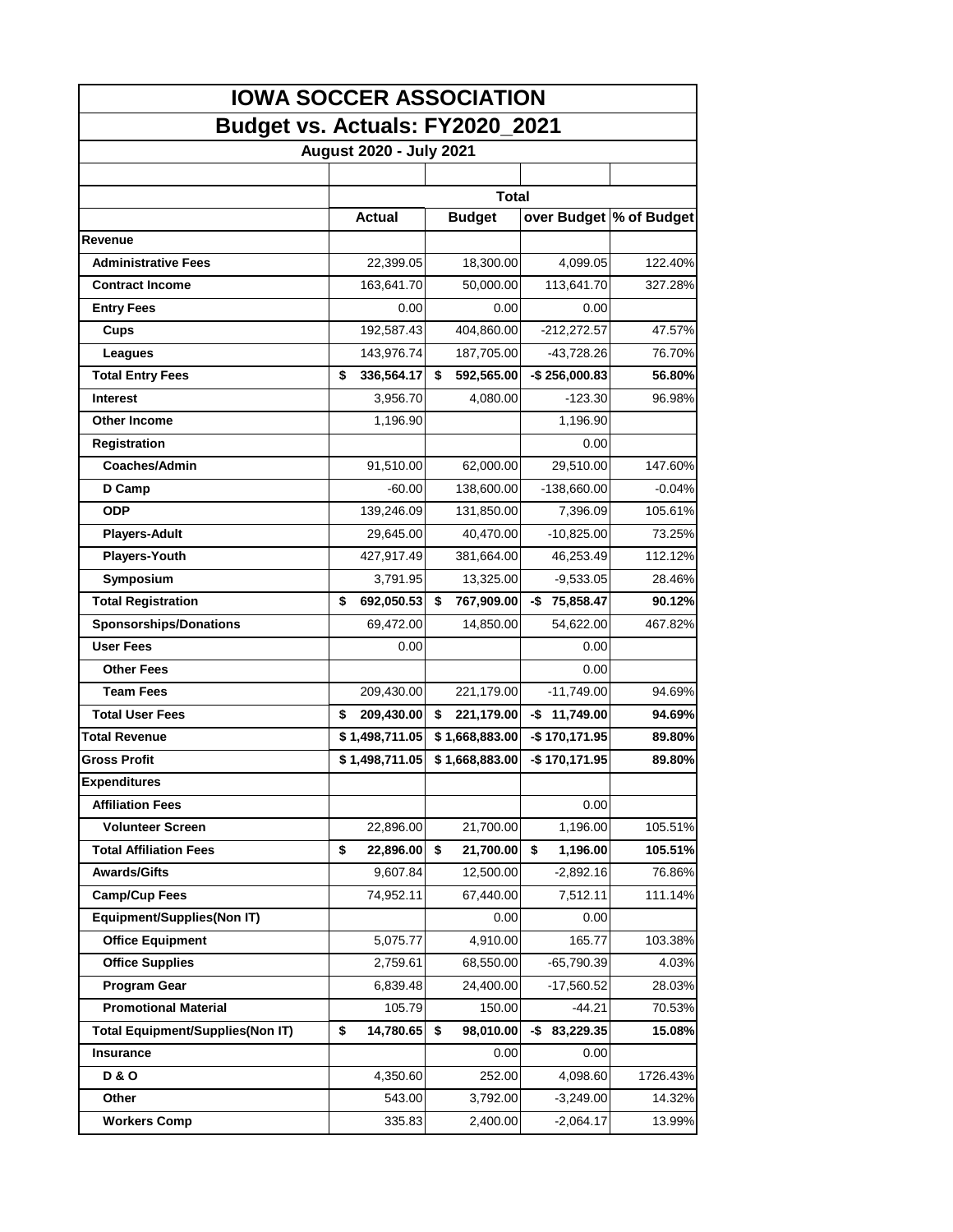| <b>Youth Player</b>                    | 39,732.11        | 33,936.00        |     | 5,796.11        | 117.08%  |
|----------------------------------------|------------------|------------------|-----|-----------------|----------|
| <b>Total Insurance</b>                 | \$<br>44,961.54  | \$<br>40,380.00  | \$  | 4,581.54        | 111.35%  |
| IΤ                                     |                  |                  |     | 0.00            |          |
| <b>Cell Phones</b>                     | 9,450.00         | 9,720.00         |     | $-270.00$       | 97.22%   |
| Equipment                              | 4,167.54         | 3,999.00         |     | 168.54          | 104.21%  |
| <b>Subscription Services</b>           | 49,037.87        | 38,088.00        |     | 10,949.87       | 128.75%  |
| <b>Total IT</b>                        | \$<br>62,655.41  | \$<br>51,807.00  | \$  | 10,848.41       | 120.94%  |
| <b>Misc Expense</b>                    | 4,850.00         | 100.00           |     | 4,750.00        | 4850.00% |
| <b>Non-Employee Compensation</b>       |                  | 0.00             |     | 0.00            |          |
| <b>Coaches</b>                         | 47,678.62        | 85,350.00        |     | $-37,671.38$    | 55.86%   |
| <b>Other Comp</b>                      | 22,472.53        | 21,240.00        |     | 1,232.53        | 105.80%  |
| <b>Referees</b>                        | 198,237.02       | 241,600.00       |     | $-43,362.98$    | 82.05%   |
| <b>Total Non-Employee Compensation</b> | \$<br>268,388.17 | \$<br>348,190.00 |     | $-$ \$79,801.83 | 77.08%   |
| <b>Payroll Expenses</b>                | 39,947.14        | 39,900.00        |     | 47.14           | 100.12%  |
| <b>FlexPlan Contribution</b>           | 4,255.56         | 6,803.00         |     | $-2,547.44$     | 62.55%   |
| <b>Health Insurance</b>                | 21,231.01        | 20,400.00        |     | 831.01          | 104.07%  |
| Life                                   | 372.24           | 384.00           |     | $-11.76$        | 96.94%   |
| Salary                                 | 550,626.26       | 549,600.00       |     | 1,026.26        | 100.19%  |
| <b>SIMPLE</b>                          | 9,085.16         | 1,375.00         |     | 7,710.16        | 660.74%  |
| <b>STD</b>                             | 1,278.00         | 1,380.00         |     | $-102.00$       | 92.61%   |
| Taxes                                  | 0.00             |                  |     | 0.00            |          |
| Wages                                  | 0.00             |                  |     | 0.00            |          |
| <b>Total Payroll Expenses</b>          | \$<br>626,795.37 | \$<br>619,842.00 | \$  | 6,953.37        | 101.12%  |
| <b>Player Fees</b>                     |                  |                  |     | 0.00            |          |
| Adult                                  | 17,278.00        | 26,762.00        |     | $-9,484.00$     | 64.56%   |
| Youth                                  | 88,341.00        | 58,088.00        |     | 30,253.00       | 152.08%  |
| <b>Total Player Fees</b>               | \$<br>105,619.00 | \$<br>84,850.00  | \$  | 20,769.00       | 124.48%  |
| <b>Postage/Printing</b>                | 441.41           | 1,090.00         |     | -648.59         | 40.50%   |
| <b>Professional Development</b>        | 2,025.00         | 0.00             |     | 2,025.00        |          |
| <b>Meeting Expense</b>                 | 24,788.40        | 3,425.00         |     | 21,363.40       | 723.75%  |
| <b>Membership Dues</b>                 | 319.00           | 2,045.00         |     | $-1,726.00$     | 15.60%   |
| <b>Registration Fees</b>               | 1,155.00         | 2,600.00         |     | $-1,445.00$     | 44.42%   |
| <b>Total Professional Development</b>  | \$<br>28,287.40  | \$<br>8,070.00   | \$  | 20,217.40       | 350.53%  |
| <b>Professional Services</b>           | 18,357.04        | 7,000.00         |     | 11,357.04       | 262.24%  |
| Rental                                 |                  |                  |     | 0.00            |          |
| <b>Equipment</b>                       | 1,646.32         |                  |     | 1,646.32        |          |
| <b>Fields</b>                          | 114,443.70       | 150,475.00       |     | $-36,031.30$    | 76.05%   |
| Office/Storage                         | 19,892.89        | 36,300.00        |     | $-16,407.11$    | 54.80%   |
| <b>Other Rental</b>                    |                  |                  |     | 0.00            |          |
| <b>Total Rental</b>                    | \$<br>135,982.91 | \$<br>186,775.00 | -\$ | 50,792.09       | 72.81%   |
| <b>Service Fees</b>                    |                  |                  |     | 0.00            |          |
| <b>Bad Debts</b>                       | 420.00           |                  |     | 420.00          |          |
| <b>Bank Charges</b>                    | 1,993.30         | 1,560.00         |     | 433.30          | 127.78%  |
| <b>Credit Card Processing</b>          | 360.00           | 5,000.00         |     | $-4,640.00$     | 7.20%    |
| <b>Total Service Fees</b>              | \$<br>2,773.30   | \$<br>6,560.00   | -\$ | 3,786.70        | 42.28%   |
| Travel                                 |                  |                  |     | 0.00            |          |
| Airfare                                | 704.70           | 8,400.00         |     | $-7,695.30$     | 8.39%    |